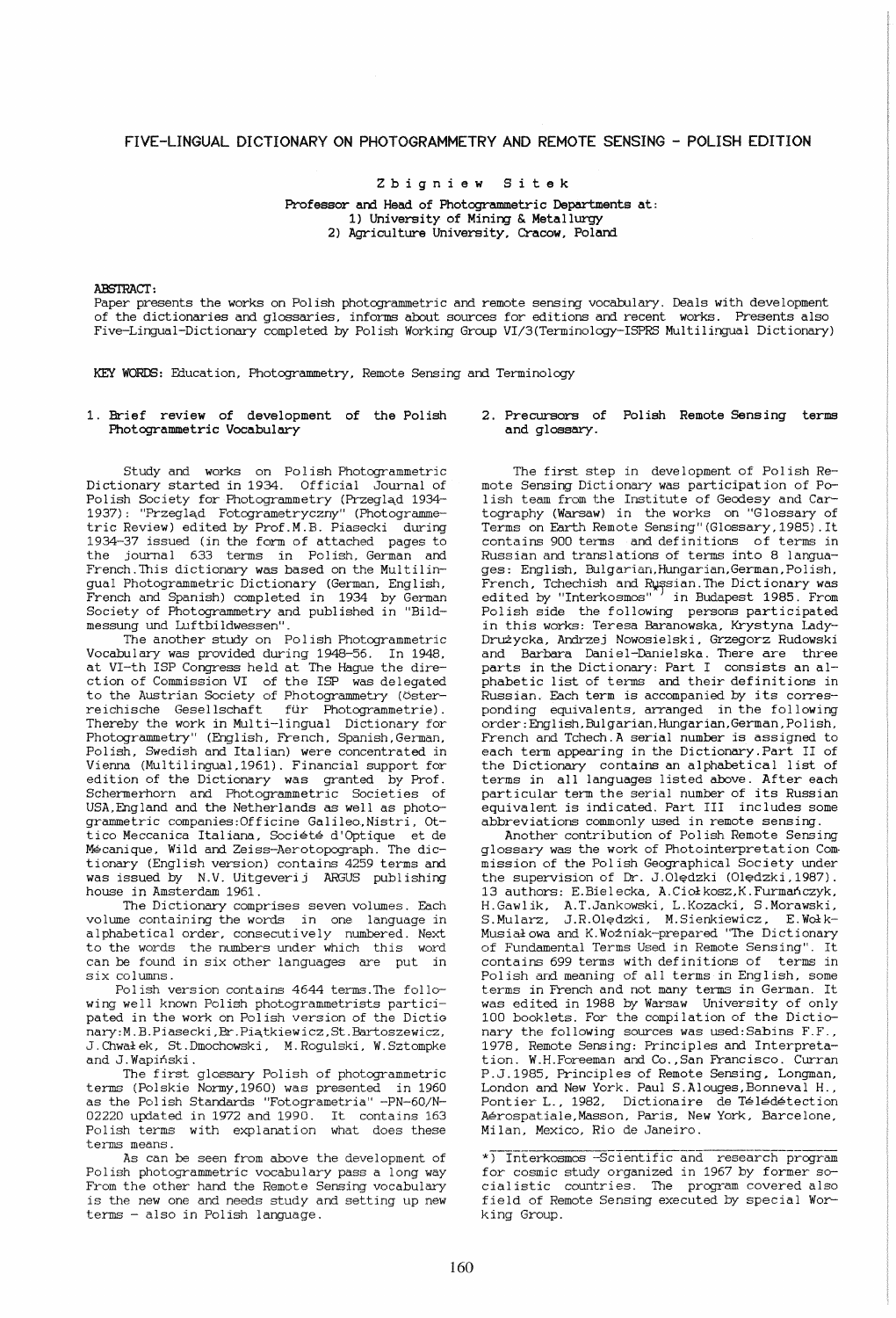### 3. Polish Working Group for ISPRS Multilingual Dictionary.

Polish W.G.for ISPRS Multilingual Dictionary was created in 1984 and constitutes according to (Lindig. 1988) as a fifteenth Language Group. The Group consists of 22 members: T.Baranowska, L.Beker, St.Bialousz, St.Boczar, A.Bujakiewicz, J . Butowtt,A.Cici kosz, R . Florek, W .GOral ,Cz.Kamela, J.Jachimski, Z.Kurczyński, B.Lawrowska-Heimrath, A.Majde, W.Mierzwa, St.Mularz,W.Pachelski,K.Pyka, J.Sawicki,P.Sawicki,K.Sikorski,Z.Sitek.These members created also Section of Photogrammetry & Remote Sensing of Geodesy Committee -Polish Academy of Sciences.The Chairman of the Group is Z.Sitek. The Group is working under author supervision in accordance with Dr.G.Lindig (Chairman of W.G.VI/3 "Terminology - ISPRS Multilingual Dictionary") instructions published in (Lindig, 1982 and 1986).

#### 4.Sources to compile the Polish Photogrammetry and Remote Sensing Dictionary.

It was over 25 sources which were used during the works for compiling the Polish Photogrammetry and Remote Sensing Dictionary. Six of them were the main sources.Three mentioned in point 1 and 2 of this paper (Glossary, 1985; Polskie NormY,1960; Oledzki, 1987) and another three edited abroad. The first one of the three was the "Tri-Lingua1 Glossary of Photogrammetry Terms" published by International Archives of Photogrammetry in Hamburg (Wolf, 1980). In 1984 our work was based mainly on this "Glossary" . But in 1985 through the kindness of American Society of Photogrammetry (ASP) ,our Working Group was supplied with "Multilingual Dictionary of Remote Sensing and Photogrammetry" (Multilingual, 1984). The Dictionary contains 1716 definition of terms in English and translations of terms into six languages: French, German, Italian, Portuguese and Russian. Edited and publ ished by Ameri can Society of Photogrammetry in 1984 Fals Church, Virginia, USA.Editor-in-Chief George A. Rabchevsky, Editors-Translations: P.M.Adrien (French), U.P.Boedi (German), R.R. Sabatini (Italian), A.C.Correa (Portugese), F.X. Lopez (Spanish), G.A.Rabchevsky (Russian).

The last main source which we have got from Chairman of W.G.VI/3-Dr.G.Lindig,was German Glossary -"Mehrsprachiges Worterbuch der Photogrammetrie und Fernerkundung" - ISPRS Dictionary (Mehr-

sprachiges, 1990).<br>Another very useful Polish sources were: encyclopedias,lexicons,handbooks (physical, optical and photogrammetry), dictionaries (Polish-English, Polish-French, Polish-German, Polish-Russian) and professional journals -like Geodesy, Remote Sensing, (Mokrzycki, 1989).

#### 5. Five-Lingual in Poland Glossary for internal use

Committee of Geodesy of Polish Academy of Sciences gave the financial support for compiling the Glossary of Photogrammetry and remote sensing vocabulary.The support was used mainly for different kind of technical work which were involved in the project. The basic intellectual effort was done as a welfare work of over 20 members of Working Group.

During the period 1984-88 the Group worked out 2053 Polish terms and definitions of terms as well as translations of terms into four languages

English, French, German and Russian. Result of these works was DICTIONARY OF TERMS ON PHOTOGRAM-METRY AND REMOTE SENSING (with definition of terms in Polish). The dictionary (Sitek, 1988) was edited in 1988 by University of Mining and Metallurgy in Cracow of only 150+28 in size. This dictionary was distributed to Polish photogrammetrists and next -conference was dedicated only to meet all the matters connected with issued dictionary.This conference gave valuable contribution in further compiling works on dictionary.The later step in development of Polish vocabulary on photogrammetry and remote sensing was done in the period 1988-90. The number of terms was extend to .<br>2530 and all opinions and critical remarks presented at above mentioned conference were taken into account. In 1990 the second edition (Sitek,1990) of the dictionary  $-$  complementary and extended  $$ was printed by the same publisher (issue 300+28).

The first and the second edition were published in two volumes. First volume contains terms and definitions of terms in Polish in alphabetical order numbered in such way that dictionary can be extended without changing the numbering of terms previously assigned (in first edition each consecutive terms was numbered with zeros at the end). First volume contains also trarslations of terms into English, French, German and Russian. Near by translations can be seen three groups of digits: one is number of terms,the second indicates the sources from which the terms was extracted and the third is thematic code used in ISPRS Multilingual Dictionary. Each group of digits was different shape and thickness.

The second volume consist of four bilingual glossaries: English-Polish, French-Polish,German-Polish, Russian-Polish. The terms in a foreign languages are set up in alphabetic order and they have also added the number of terms used in the first volume.

The second volume contains also the list of acronyms used in photogrammetry and remote senaing. The another list of remote sensing satellites is also attached.

During 1991 the further works were done for extending the vocabulary of Polish photogramme-<br>tric and remote sensing terms. New 344 terms were set up.

In 1992 and 1993 additional study and compilation works are planned and new third edition of the Dictionary containing about 4000 terms can be expected in 1994.

### 6. Multi-Lingual ISPRS Dictionary with Polish Entries.

Polish Language Group joined W.G. "Multilingual Dictionary" in 1984 and created 15th Language Group with Chief Editor:Zbigniew Sitek (abbre-

According to (Lindig, 1988) and having in mind the history, customs and statutes of ISPRS as well as contribution in first ISP Photogrammetric Dictionary (Multilingual,1961) - Polish Language Group can be included to the Primary Languages which create III Category of languages with own Glossary production.

The works of Pol ish Language Group is based on "10 Fundamental Principles" and Circular Letters of chairman of W.G.VI/3 - Dr.G.Lindig (Lindig, 1982). According to the Principles we produced separate Glossary (Volume I) with Polish entries and Polish definitions of terms extended with translation of terms into 4 foreign languages.

Volume II of Polish Dictionary consist of four special Glossaries -each containing only the